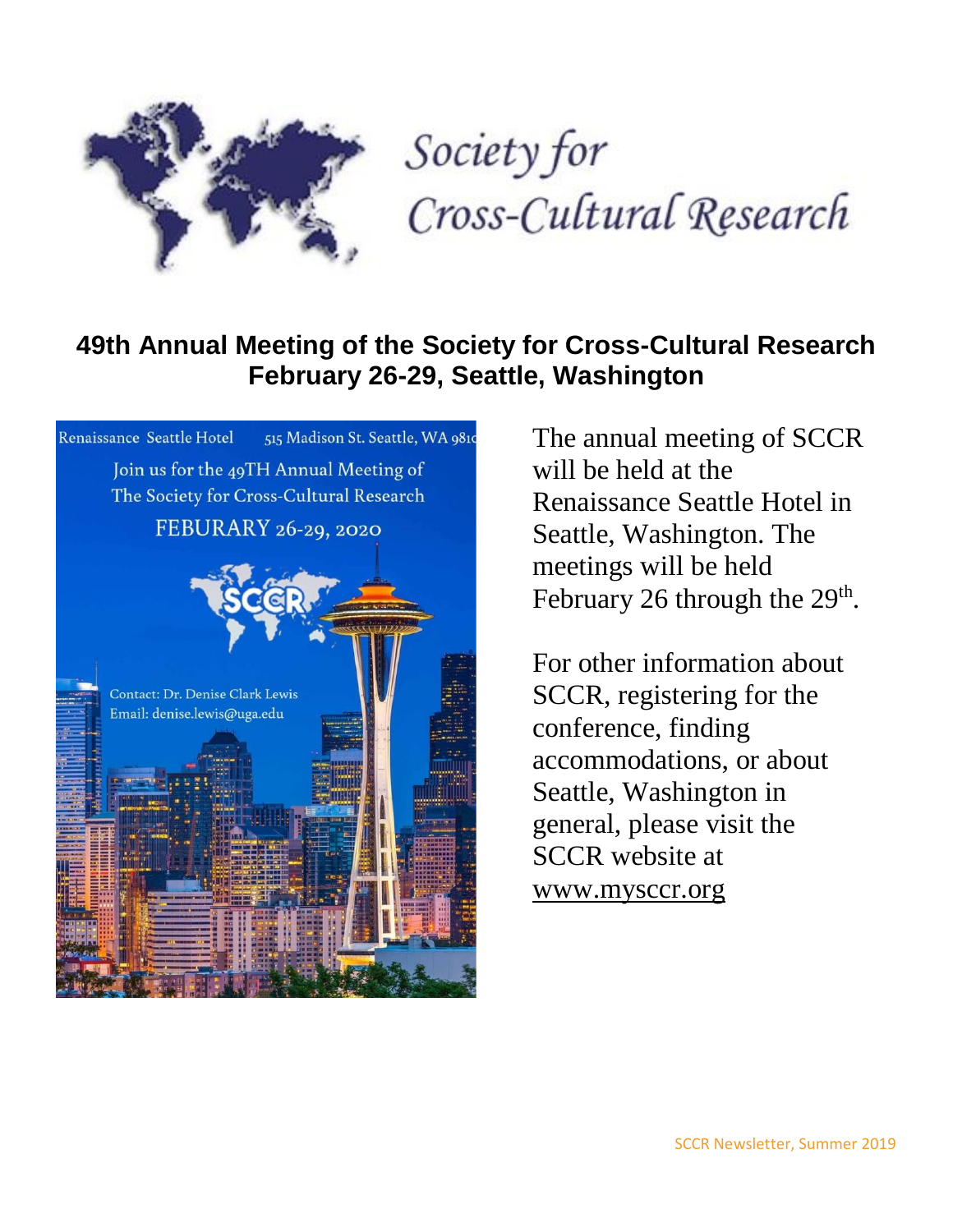### **In this Issue**

Dear SCCR Colleagues,

In this issue you will find:

- Comments from SCCR president, Brien Ashdown and past president, Alyssa Crittendon
- 2019 SCCR award winner announcements, including comments from the first-ever SCCR Life Time Achievement award winners, Alice Schlegel and Herbert Barry III, and comments from winners of the Minturn, Whiting, and Judith Gibbons awards: Kate Poelker, Joshua Jackson, and Gia Lam, respectively
- Updates on two projects being conducted by SCCR members Denise C. Lewis and Monyasakada Phal (a PhotoVoice project) and Zachery Garfield (leadership across societies).
- A review (written by Judith Gibbons) of *Visions and Resources for International Psychology: 75 Years of the International Council of Psychologists*
- Two book announcements: *Parenting from Afar and the Reconfiguration of Family Across Distance* (edited by Maria de Guzman, Jill Brown and Carolyn Pope Edwards) and *Cross-Cultural Perspectives on the Experience and Expression of Love* (by Victor Karandashev)
- A call for chapter contributions for the upcoming book, *Understanding the Nature of CyberBullies and CyberVictims: Prevention, Research and Theory* (edited by Timothy Oblad)

I sincerely hope that you will consider submitting something for our upcoming winter edition. We are open to a variety of materials, including articles, book reviews, announcements for conferences, vacancy postings, calls for proposals and anything else that you think might be of interest to our members. Address contributions and any questions to: [croulette@sdsu.edu.](mailto:croulette@sdsu.edu)

I'm looking forward to seeing many of you in Seattle in February!

Sincerely, Casey J. Roulette

SCCR Newsletter Editor Assistant Professor of Anthropology San Diego State University

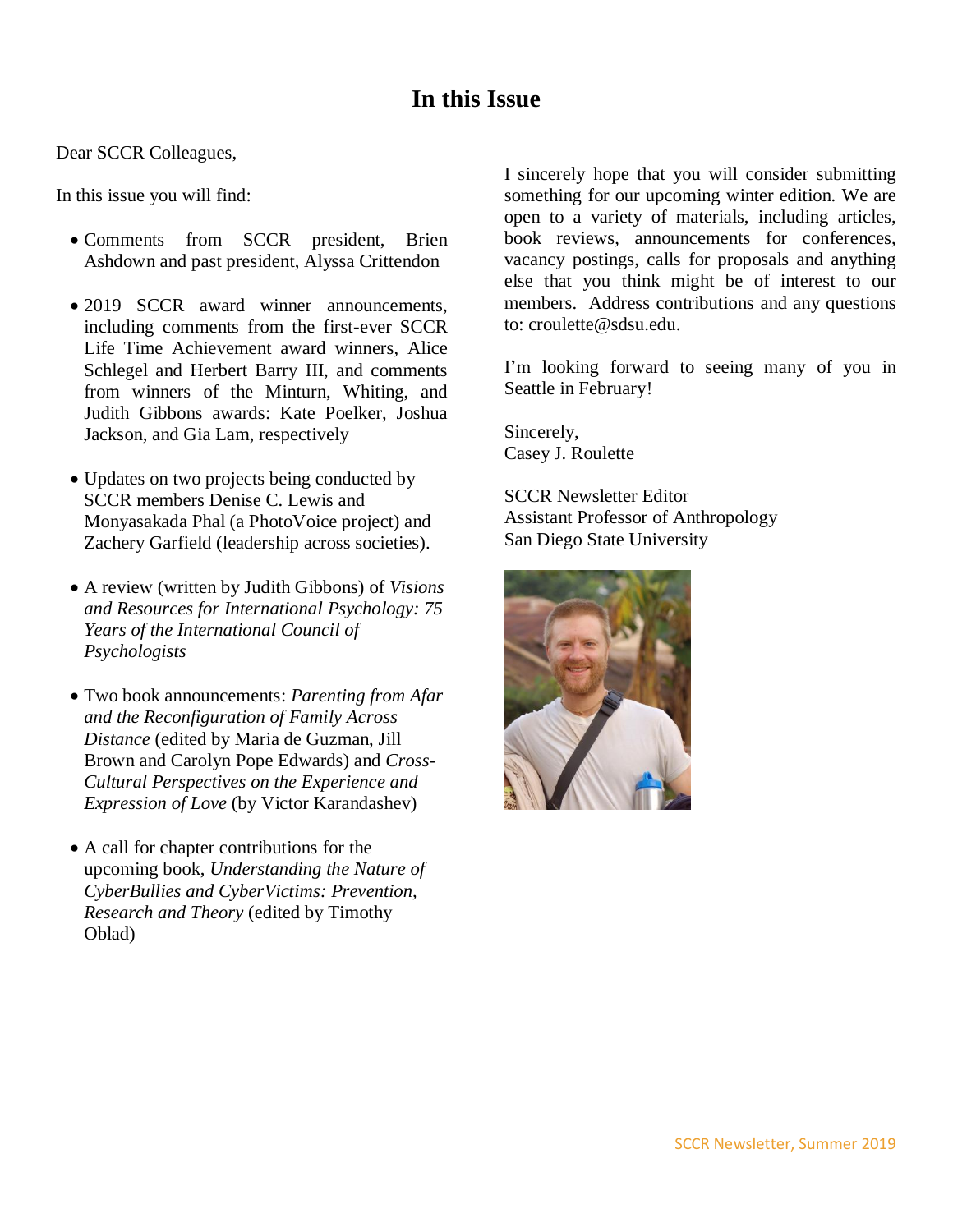### **President's Message**



Greetings from a (finally) sunny and warm upstate New York! I hope that whether you're heading into summer or winter (or you're lucky enough to live an area of eternal sunshine) that you're happy and healthy.

It was wonderful to see those of you who were able to attend the 2019 SCCR conference in Jacksonville, Florida in February (held in conjunction with Division 52: International Psychology of the American Psychological Association). I heard so many good things about the strength and quality of the presentations that you all brought with you. Perhaps even more importantly, I was able to witness (again) the collegiality and friendships that are my favorite parts of SCCR and our conferences. I hope you will all consider joining us for the 2020 conference in Seattle, Washington!

As I'm wrapping up a short summer course here on my campus, I'm also preparing to return to Guatemala for my annual research trip. Fortunately, I have a small group of undergraduate students joining me there. Introducing students to the joys (and the frustrations) of conducting culturally-based

scholarship is one of my favorite parts of this job. Supporting and learning from younger, eager scholars is what helps keep me excited and passionate about the important work that we do. It's also what keeps SCCR a relevant and important scholarly organization. I enjoy so much meeting new students and young scholars at our conferences—I always try to bring a small group of advanced undergraduate students along with me and they never fail to have a fantastic experience.

I encourage all of you to consider who you can invite to Seattle in 2020. I'll always be grateful that my Ph.D. advisor, former SCCR president Judy Gibbons, made sure I attended my first SCCR conference (in Santa Fe in 2005) during my first year of graduate school. As a first generation college student, I didn't even know what an academic conference was, and I had no idea of what to expect when I arrived in New Mexico. What I found was a warm, kind, and engaging community that over the years has become one of my most important academic families.

While you consider who you want to invite to join the SCCR family, also remember that you can keep in touch with the rest of the organization's members via our moderated listserv. Simply send an email to [sccr@list.hws.edu](mailto:sccr@list.hws.edu) to share important news, make relevant announcements, seek research collaborators, etc. Anything that furthers the mission of SCCR as "a multi-disciplinary organization whose members all share a common devotion to the conduct of cross-cultural research" is welcome on the listserv. Don't hesitate to use it!

Take care of yourselves,

Brien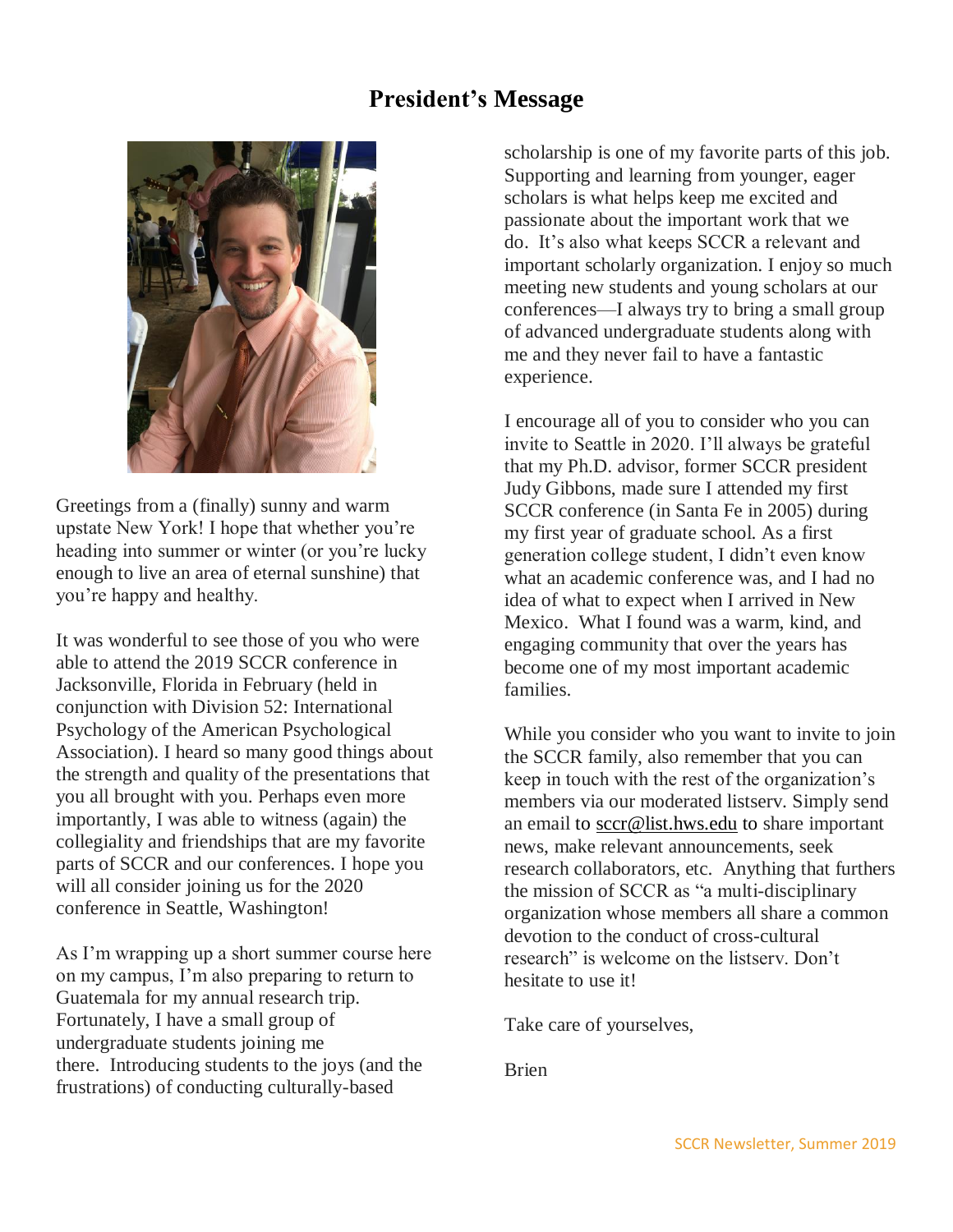### **Message from Our Past President**



Dear Colleagues,

Hello! I hope that everyone is enjoying their summer – whether that is teaching, traveling, conducting research, or enjoying some muchneeded time off. As the Past-President, I would like to thank everyone for making this year's meeting such a memorable one. Thank you, Brien and colleagues, for organizing such a fruitful meeting!

I am also happy to reiterate heartfelt congratulations to the very first recipients of the Society for Cross-Cultural Research (SCCR) Lifetime Achievement Award, Alice Schlegel and Herbert Barry III. During the 2019 banquet, they were introduced with a moving introduction by Carol Ember and accepted their awards in front of a full ballroom – with a standing ovation and many rounds of raucous applause.

The award, started in 2019 by the Executive Committee of SCCR, was created to honor

members who have demonstrated dedication to SCCR with career-long contributions to crosscultural research. We are honored to recognize the work of both recipients, whose involvement in cross-cultural research has had a lasting impact on their disciplines and the wider visibility and relevance of cross-cultural work in general. They are both some of the earliest members of SCCR and their continued contributions have been invaluable to the livelihood and perseverance of the society. Congratulations, Alice and Herb!

We welcome nominations for next year (2020). Guidelines are as follows:

### Nominations Process

- The Executive Committee of SCCR invites the membership to submit nominees for this prestigious award
- Nomination must be sent to the current SCCR President, Brien Ashdown [\(ashdown@hws.edu\),](mailto:ashdown@hws.edu)) and include a supporting letter outlining the nominee's contributions to SCCR and cross-cultural research
- Self-nominations will not be accepted at this time
- Award must be received in person at the annual conference banquet

I am already looking forward to seeing everyone next year in Seattle!

Best wishes, Alyssa

Alyssa N. Crittenden, SCCR Past President Associate Professor of Anthropology University of Nevada, Las Vegas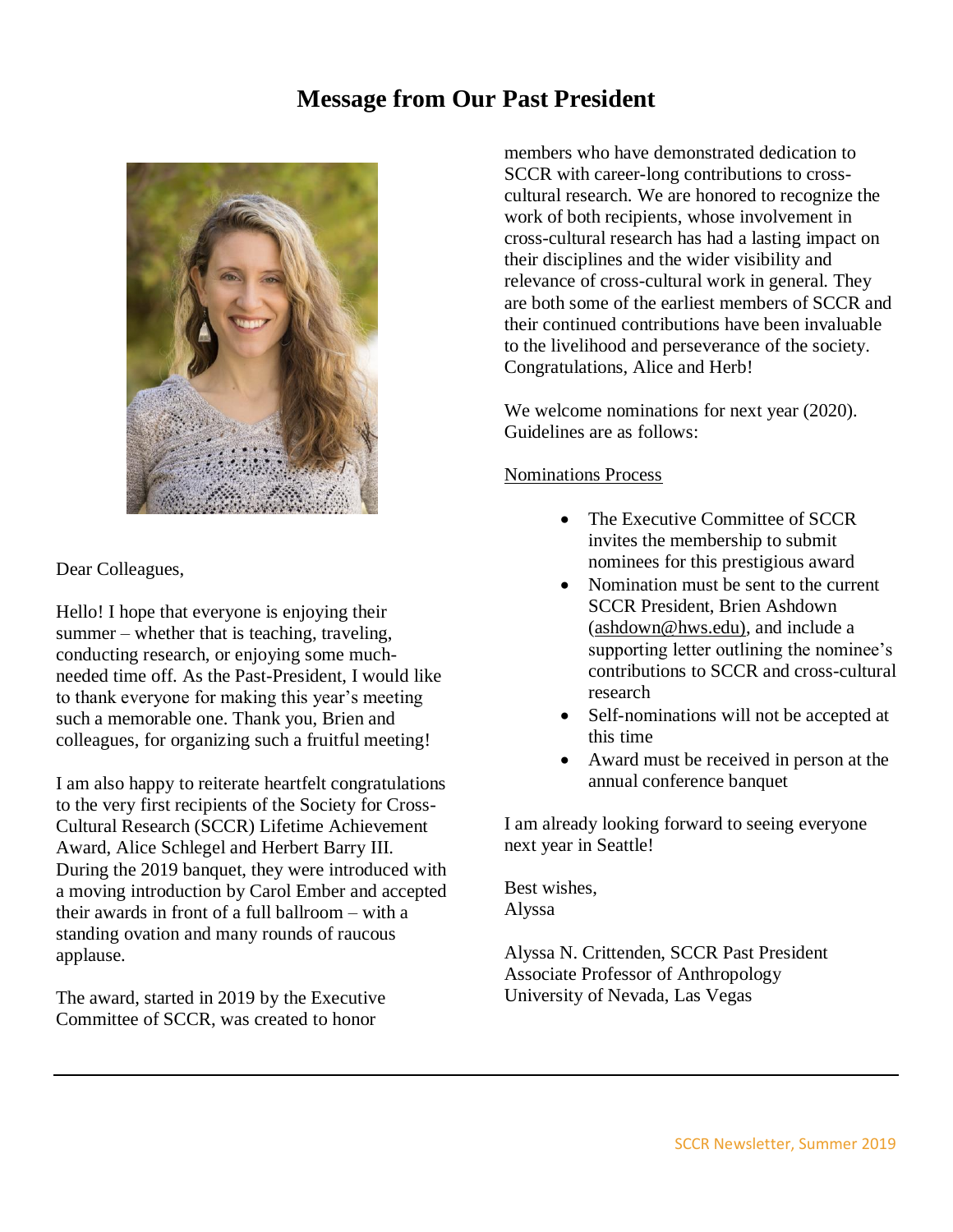# **Announcing the 2019 SCCR Award Winners**

Congratulations to all of the award winners from the 2019 conference in Jacksonville, Florida! We are extremely proud to announce that the first-ever SCCR Lifetime Achievement Award went to cowinners Herbert Barry III and Alice Schlegel. Thank you both for everything you have done and continue to do for SCCR! Please read below for comments from Herbert and Alice.

This year's Leigh Minturn award went to Katelyn Poelker, the Judith L. Gibbons award went to Gia Lam, and the John and Beatrice Whiting award went to Joshua Jackson. You can find comments from these award winners below as well.

Best Graduate Student Paper was awarded to Amanda Faherty (Clark University) for her presentation titled, "Fa [Me]ily: Navigating Filial Responsibility, Self-Esteem, and Well-Being Across Ethnic-Racial Groups of Emerging Adult College Students." Best Student Poster awards went to Kristen Herlosky (University of Nevada, Las Vegas) for her project titled, "Birthing Practices among the Hadza Foragers of Tanzania: What Brings Happiness and Unhappiness for Mothers during Pregnancy and in the Postpartum Period?", and to Courtney Jones (New York University) for her project titled, "Friendship in a Changing Chinese Context: How do Mothers Value their Children's Friendships?"

# **Alice Schlegel 2019 Lifetime Achievement Award**

I was thrilled when I learned that I have been given a Lifetime Achievement Award by SCCR, my professional "home" society. SCCR meetings and the journal have been important to me ever since they were founded, as sources of ideas and inspiration. I have constantly learned from my

colleagues there, both other anthropologists and the scholars of other disciplines in this multidisciplinary society. Comparative research has been a way of testing hypotheses generated from my ethnographic field research and reading of ethnographic and historical literature. In turn, the findings of these tests have fed back into my understanding of the societies and cultures of other times and places. I am grateful to SCCR for the opportunities it has provided me, and I cherish the award it has given me. Thank you very much for this honor, SCCR.



[Photo from: Schlegel A. and Barry III H. 1991. *Adolescence: an Anthropological Inquiry.* New York: Free Press.]

# **Herbert Barry III 2019 Lifetime Achievement Award**

### *My Unexpected Career in Cross-Cultural Research*

September 1951 began my senior undergraduate year at Harvard College, majoring in Social Relations, I wanted to do research for an honors thesis. My intention was to create a questionnaire on personality and esthetic preferences. I believe that people differ in their preferred style of visual art. I intended to create examples of different art styles and to devise a questionnaire that would measure their personality traits and esthetic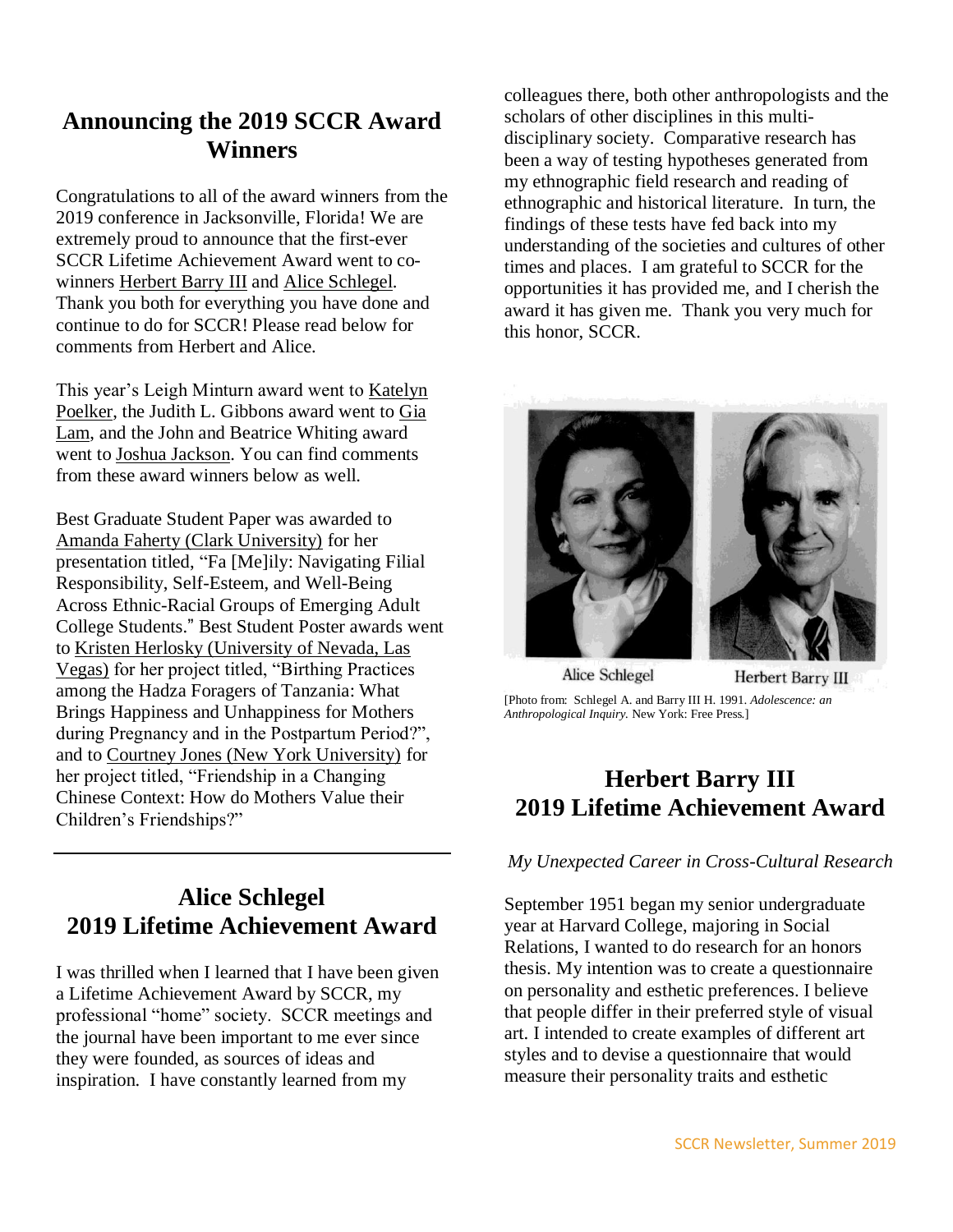preferences. A young faculty member told me that John W. M. Whiting, a faculty member in the School of Education, was interested in art. He and Irvin L. Child, a Professor at Yale, had been writing a book "Child Training and Personality."

John Whiting agreed to sponsor my research for an honors thesis. I devised a measure of complexity and other aspects of the styles of pictorial art in 30 societies. I spent part of Christmas vacation at the American Museum of Natural History, coding art objects that were displayed. My honors thesis earned me the B. A. degree Magna cum Laude.

My subsequent experiences provided extraordinary opportunities for cross-cultural research. I chose the Ph.D. program in Experimental Psychology at Yale University because I desired to use albino rats as models for studying learning, inhibition, and behavior change. Irvin Child received a research grant from the Social Science Research Council for research on socialization of children. He hired Margaret K. Bacon and me as quarter-time research assistants. During my five years prior to the Ph.D. degree, I spent substantial time identifying additional societies for our sample of more than 100 societies and rating them on indulgence, severity, and other measures of child training.

I spent four more years at Yale as a Post-Doctoral Research Fellow, measuring effects of drugs on behavior of albino rats. Concurrently, Irvin Child, Margaret Bacon, and I did cross-cultural research on consumption of alcohol and other drugs in our sample of more than 100 societies. Our reports were published in a special issue of the Quarterly Journal of Studies on Alcohol.

In 1963 I accepted appointment in the School of Pharmacy at the University of Pittsburgh. "Pete" Murdock shortly before had accepted a position as Mellon Professor of Anthropology at the same university. I had slight acquaintance with Murdock at Yale, He had been a neighbor of Irvin Child in North Haven, Connecticut. Murdock in Pittsburgh received a grant from the National Science Foundation for an advanced summer series of

training in cross-cultural research. He chose me to be the instructional leader in the last two years of the three-year grant.

Soon afterward, Alice Schlegel joined the faculty in the Anthropology Department. She became the Principal Investigator of a small research grant, funded by the University of Pittsburgh, to study community ceremonies for adolescent boys and girls. This was the beginning of productive research by Alice and me.

Pete Murdock applied for a research grant for what he named "Cross-Cultural Cumulative Coding Center." He hired research assistants to read ethnographic reports on a sample of 186 mostly preindustrial societies. I directed the research for two articles in the Journal "Ethnology" by Barry, Josephson, Lauer, and Marshall.

When the Society for Cross-Cultural Research was founded in February 1972, at the University of Pittsburgh, Murdock dominated the decisions. He chose Beatrice B. Whiting as the first President. Her husband, John Whiting was Murdock's long-time friend and sometimes opponent. I was astounded when Murdock chose me to be the first President Elect. He had not previously told me or asked for my consent.

In subsequent years, the University of Pittsburgh has ceased supporting cross-cultural research. The Journal "Ethnology," published by the University of Pittsburgh, recently ceased publication. A book "Cross-Cultural Samples and Codes," edited by Herbert Barry III and Alice Schlegel (1980) and published by the University of Pittsburgh Press, is out of print. It reprinted selected articles in "Ethnology."

The University of Pittsburgh is prospering in other ways. I am glad that the Society of Cross-Cultural Research is prospering with guidance by new generations of leaders.

Herbert Barry III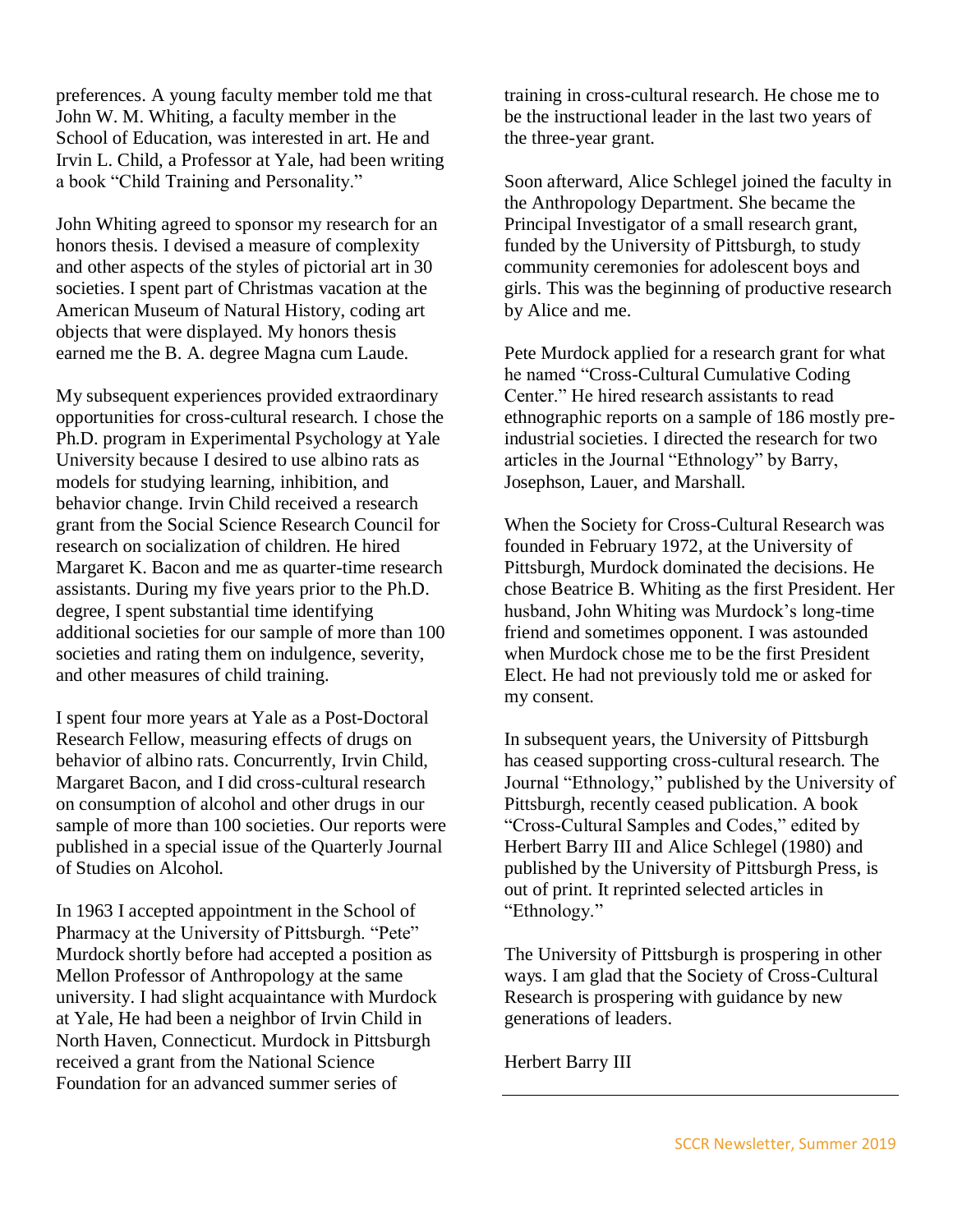# **Katelyn E. Poelker 2019 Leigh Minturn Award for early Career Cross-Cultural Research**



I was honored to receive the 2019 Leigh Minturn Memorial Award for Early Career Cross-Cultural Research. SCCR has played such an important role in my personal and professional development since I attended my first SCCR meeting in Charleston, SC in 2014 during my second year of graduate school. In each year since, the annual SCCR meeting has been a highlight of my professional calendar. I think what makes SCCR so special is the people. Over the course of the six SCCR meetings that I have attended, I have gained many friends and mentors. I am forever grateful to Judy Gibbons, my graduate school mentor for encouraging me to attend my first SCCR meeting in 2014 and for fostering my love of all things culture and research. Debbie Best has become a wonderful mentor and dear friend and Jill Brown has also been a terrific role model. Additionally, SCCR has afforded me the opportunity to stay in touch with my academic "siblings," Brien Ashdown and Carrie Brown, who not only are amazing people but excellent scholars.

Currently, I am Assistant Professor of Psychology at Hope College in Holland, MI, a liberal arts college of about 3200 students located in Western Michigan just outside of Grand Rapids. At Hope, I teach courses in

lifespan development, psychology and culture, and advanced research methods. As a developmental psychologist, I have focused my research primarily on issues related to adolescents' socio-emotional development. My thesis and dissertation highlighted adolescents' experiences with gratitude and envy and how both culture and development relate to those emotions. More specifically, I conducted a gratitude intervention with at-risk Guatemalan adolescents using a mixed-methods design for my dissertation project. Since then, I have had a chance to work on a variety of projects including the evaluation of a gratitude intervention with a middle-class Guatemalan adolescent sample and on studies highlighting the role of empowerment in Latin American adolescent girls' and women's health. I am especially enthusiastic about mixed-methods research and the *application* of psychological science to better the lives of the world's youth. Currently, I am co-authoring a monograph with Judy Gibbons on adolescents' use of technology and media around the world that will be published by Cambridge University Press as part of their Elements of Psychology & Culture series. We are also working with two of my students on a study related to Guatemalan adolescents' hybrid identity development using photovoice and questionnaire data.

I am so grateful to the SCCR organization for this extraordinary honor in Dr. Minturn's memory. Thank you!

I look forward to seeing you all in Seattle in 2020 and am delighted to be serving SCCR as the new Secretary!

# **Gia Lam 2019 Judith L. Gibbons Award for Research on Culture and Gender**

I am a graduate student at Athabasca University and Counselling Resident at the Calgary Counselling Centre. My research is titled the "Intersections of Single Motherhood and Immigration". This study examines the lived experiences of single immigrant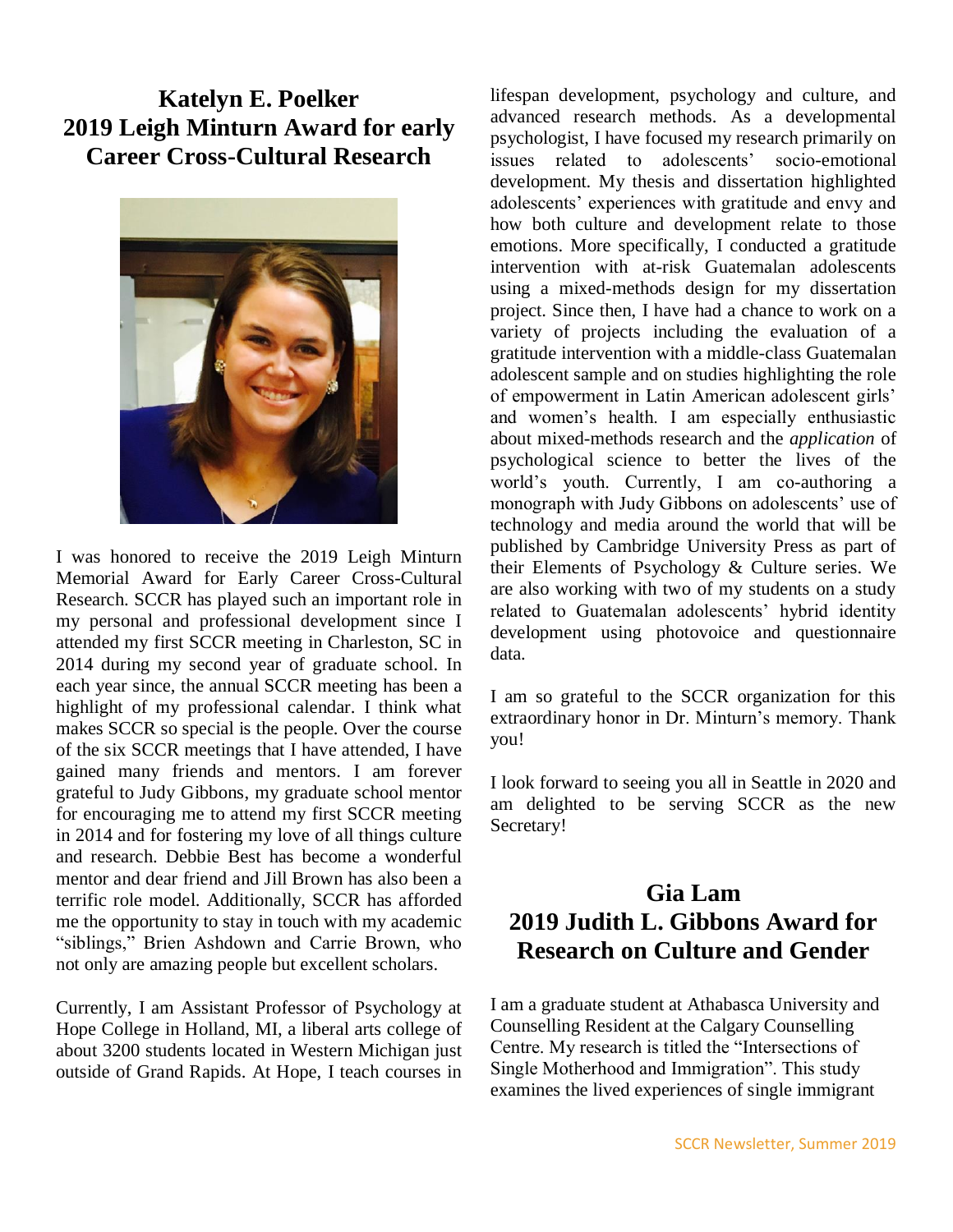mothers in Calgary, Alberta. I use intersectionality theory to explore the challenges that single immigrant mothers face and improve counselling services.



**Joshua Jackson 2019 John & Beatrice Whiting Memorial Award for Outstanding Student in Cross-Cultural Studies**

Josh is a PhD student in the department of psychology at University of North Carolina, Chapel Hill. Whereas many psychologists study people from Western nations in controlled laboratory experiments, Josh combines lab studies with large cross-cultural surveys

and archival data that show how human culture and cognition vary around the world and have changed throughout history. Josh has published over 25 papers and chapters on culture and psychology, and has given over 50 talks on the subject. He earned his B.A. from McGill University in 2013 and his M.A. from University of North Carolina, Chapel Hill in 2018, where he is now a Ph.D. candidate. Outside of research, Josh runs a blog at *Psychology Today* and manages the *Useful Science* podcast. Josh is very grateful for the support of the Society for Cross-Cultural Research, which has enabled him to pursue his interests inside and outside academic research.



# **Research Updates**

### **PhotoVoice**

By Denise C. Lewis and Monyasakada Phal

PhotoVoice is a qualitative research methodology informed by Community-Based Participatory Research that allows individuals living in underrepresented communities to capture the

complexities of their lives and authentically tell their stories in the hopes of bringing about social change. We are using PhotoVoice in our Cambodian-Laotian Refugee Community Strength, Resilience, and Vulnerability project (NASEM Grant No: 2000008280) to document strengths and challenges in these communities. Many members of these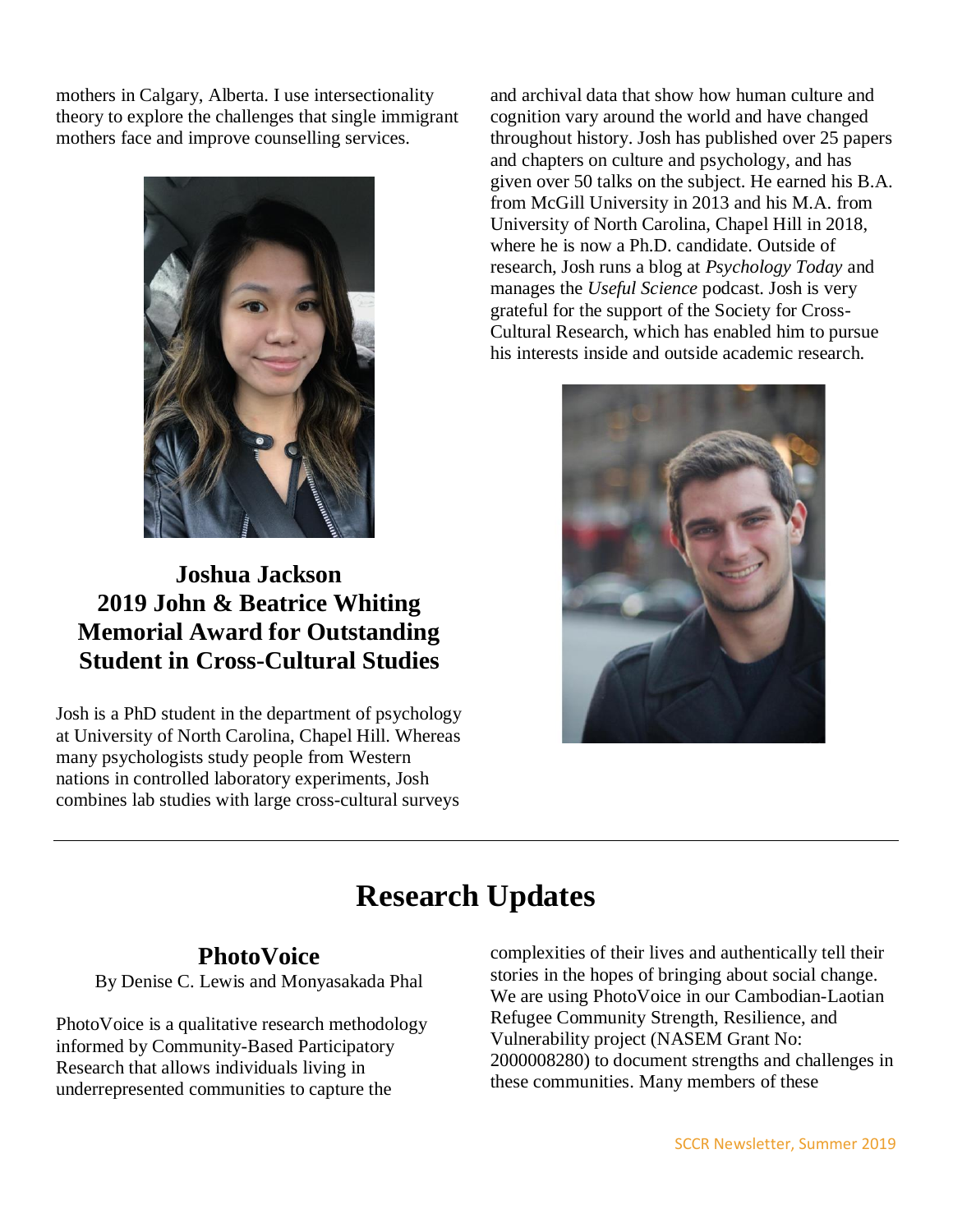communities are not fluent in English so using photography to describe their lived realities provides them with the opportunity to "show" their experiences.

We distributed 74 cameras to Cambodian and Laotian families living in the Coastal Alabama region. Multilingual community partners, directly involved in the project, were instrumental in gaining informed consent, explaining the goals of the PhotoVoice portion of the project, and assisting with subsequent semi-structured interviews. PhotoVoice projects, such as ours, facilitate changes in communities, provide a depth of knowledge that adds to the richness of data, can be used to bridge research and practice, and can be beneficial in raising pride and awareness in the communities and among the public.

An example of taking research to the public is a twomonths long (Feb. 8 – Mar. 31, 2019) exhibit of community photos at the Alabama Center for Contemporary Arts. Community members worked with researchers to identify themes from the photos for use in that exhibit. Community members then organized four dance troupes, musicians from both communities who will play traditional instruments, and a food tasting event for the grand opening. Through this project, we hope to better understand and highlight the lives of Cambodian and Laotian families living in the Coastal Alabama region amidst many challenges facing their communities.

### **Leadership across human societies**

By Zachary Garfield

Washington State University anthropologists Zach Garfield and Ed Hagen have recently offered new insight into the cross-cultural patterning of human leadership. As evolutionary anthropologists they draw on a wide range of theory and evidence in understanding patterns observed across human societies. Broadly, this research program seeks to identify and better understand both the universal and cultural variable aspects of leadership, with particular interest in the traits of leaders and any sex/gender differences in social influence across traditional societies.

In a novel review for *The Leadership Quarterly*, [Garfield, von Rueden, & Hagen \(2019\)](https://www.zotero.org/google-docs/?UllU1w) discuss evidence and theories on political leadership from within evolutionary anthropology and introduce the anthropological approach to leadership including within its subdisciplines (primatology, paleoanthropology, paleogenetics, human behavioral ecology, and gene-culture coevolution), and its complementary disciplines (evolutionary psychology). They also review leadership and hierarchy in nonhumans, including among extinct hominid ancestors; discuss female leadership; and, primarily, explore relationships between evolution, ecology, and culture as they relate to patterns of political leadership and followership across human societies. They conclude by offering "a path forward" that emphasizes incorporating leader-follower dynamics into research on social behavior more generally and call for researchers across the sciences to recognize the cross-cultural diversity of leadership systems and the potential for mismatch between postindustrial life and human evolutionary history.

Garfield and Hagen have also recently published the largest, systematic cross-cultural study of leadership among traditional societies in *Human Nature*. Relying on the Human Relations Area Files (HRAF) database, they tested four evolutionary theories – the dominance model, the prestige model, a collective action model, and a model of neural capital and reproductive skew – against the ethnographic record [\(Garfield, Hubbard, & Hagen, 2019\).](https://www.zotero.org/google-docs/?HOsUUS) Over 1200 ethnographic paragraphs were reviewed and coded to assess the cross-cultural frequency of the components of each theory and to identify cross-cultural variation. Results suggest mixed support for the collective action model, broad support for components of the prestige leadership style and the importance of neural capital and polygyny among leaders, but more limited support for the dominance leadership style. They also found little evidence of emulation of, or prestigebiased learning toward, leaders. Improving collective actions, having expertise, providing counsel, and being respected, having high neural capital, and being polygynous are common properties of leaders crossculturally and from these results they call for a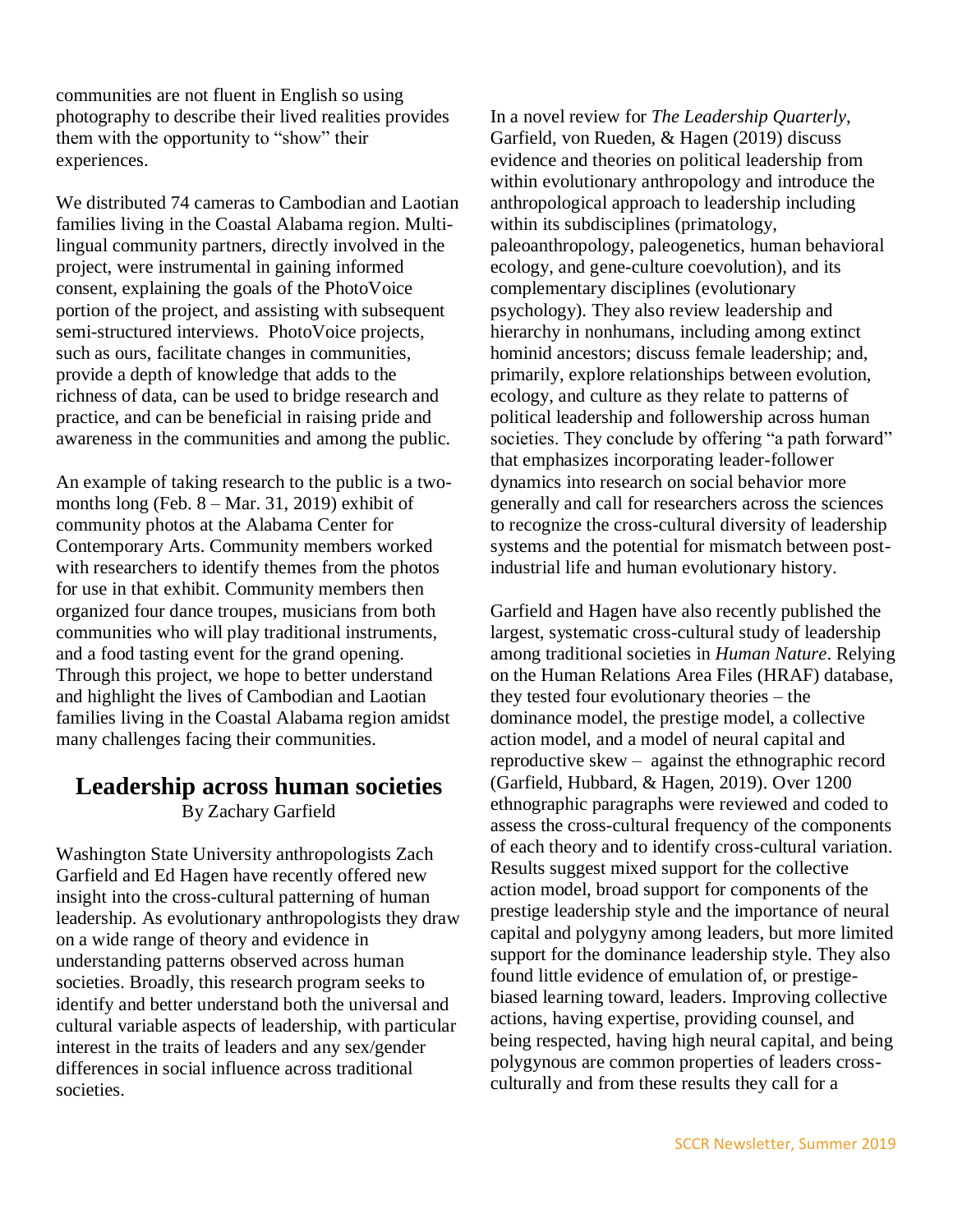synthesis of the collective action, prestige, and neural capital and reproductive skew models and sketch one such synthesis involving high-quality decisionmaking and other computational services.

[Garfield & Hagen \(2019\)](https://www.zotero.org/google-docs/?x1DHi9) follow up on their crosscultural results with field data investigating leadership among the Chabu, a small-scale egalitarian society in southwest Ethiopia. The Chabu are former huntergatherers and maintain a relatively traditional lifestyle including aspects of economic and social structures, yet are currently undergoing significant cultural change including increased involvement in a statemandated system of local elected leadership. Garfield & Hagen test preregistered predictions and provide extensive exploratory analyses comparing female and male leaders and assessing the traits of leaders in domains of sociality, productivity, reproduction, dominance, and cognition. Results suggest that generally, female and male leaders display similar phenotypic profiles including high peer-ratings on cognitive, social, productivity, and reproductive traits. The one clear exception is aggressiveness, which characterizes male elected leaders, whereas a lack of aggressiveness characterizes female elected leaders. They provide the first evidence of leader-directed social learning biases supporting theories linking prestige-biased learning and leadership, but also find learning biases include dominant individuals and do not strongly predict leader status relative to other traits, presenting new challenges to such theories.

Currently, Garfield and Hagen with co-author Kristen Syme are working on a second HRAF study assessing the qualities of leaders, the functions they serve, as well as the costs and benefits of leadership for both leaders and followers across contexts and across traditional societies. This manuscript will be submitted to a special issue of *Evolution and Human Behavior,* titled "Beyond WEIRD, a decade later:

population diversity in the evolutionary study of human behavior", celebrating the 10th anniversary of the influential WEIRD people paper by [Henrich,](https://www.zotero.org/google-docs/?lVdfLp)  [Heine, & Norenzayan \(2010\).](https://www.zotero.org/google-docs/?lVdfLp) They are also integrating these empirical results and developing a novel theory, The Computational Services model [\(Hagen & Garfield, 2019\)](https://www.zotero.org/google-docs/?Z5v36Q) for the evolution of prestige-based leadership which emphasizes the importance of mothering and suggests selection pressures for high-quality decision making within families ultimately underpin human-specific leadership adaptations.

#### **Works cited**

- [Garfield, Z. H., & Hagen, E. H. \(2019\). Investigating](https://www.zotero.org/google-docs/?Nh7Kar)  [evolutionary models of leadership among](https://www.zotero.org/google-docs/?Nh7Kar)  [recently settled Ethiopian hunter-gatherers.](https://www.zotero.org/google-docs/?Nh7Kar)  *[The Leadership Quarterly](https://www.zotero.org/google-docs/?Nh7Kar)*[, \(Special Issue on](https://www.zotero.org/google-docs/?Nh7Kar)  [the Evolution and Biology of Leadership\).](https://www.zotero.org/google-docs/?Nh7Kar)  [https://doi.org/10.1016/j.leaqua.2019.03.005](https://www.zotero.org/google-docs/?Nh7Kar)
- [Garfield, Z. H., Hubbard, H., Robert, & Hagen, E. H.](https://www.zotero.org/google-docs/?Nh7Kar)  [\(2019\). Evolutionary models of leadership:](https://www.zotero.org/google-docs/?Nh7Kar)  [Tests and synthesis.](https://www.zotero.org/google-docs/?Nh7Kar) *[Human Nature](https://www.zotero.org/google-docs/?Nh7Kar)*[,](https://www.zotero.org/google-docs/?Nh7Kar) *[30](https://www.zotero.org/google-docs/?Nh7Kar)*[\(1\),](https://www.zotero.org/google-docs/?Nh7Kar)  [23–58. https://doi.org/10.1007/s12110-019-](https://www.zotero.org/google-docs/?Nh7Kar) [09338-4](https://www.zotero.org/google-docs/?Nh7Kar)
- [Garfield, Z. H., von Rueden, C., & Hagen,](https://www.zotero.org/google-docs/?Nh7Kar) E. H. [\(2019\). The evolutionary anthropology of](https://www.zotero.org/google-docs/?Nh7Kar)  [political leadership.](https://www.zotero.org/google-docs/?Nh7Kar) *[The Leadership](https://www.zotero.org/google-docs/?Nh7Kar)  [Quarterly](https://www.zotero.org/google-docs/?Nh7Kar)*[,](https://www.zotero.org/google-docs/?Nh7Kar) *[30](https://www.zotero.org/google-docs/?Nh7Kar)*[\(1\), 59–80.](https://www.zotero.org/google-docs/?Nh7Kar)  [https://doi.org/10.1016/j.leaqua.2018.09.001](https://www.zotero.org/google-docs/?Nh7Kar)
- [Hagen, E. H., & Garfield, Z. \(2019\).](https://www.zotero.org/google-docs/?Nh7Kar) *[Leadership and](https://www.zotero.org/google-docs/?Nh7Kar)  [prestige, mothering, sexual selection, and](https://www.zotero.org/google-docs/?Nh7Kar)  [encephalization: The computational services](https://www.zotero.org/google-docs/?Nh7Kar)  [model](https://www.zotero.org/google-docs/?Nh7Kar)* [\[Preprint\].](https://www.zotero.org/google-docs/?Nh7Kar)  [https://doi.org/10.31219/osf.io/9bcdk](https://www.zotero.org/google-docs/?Nh7Kar)
- [Henrich, J., Heine, S. J., & Norenzayan, A. \(2010\).](https://www.zotero.org/google-docs/?Nh7Kar)  [The weirdest people in the world?](https://www.zotero.org/google-docs/?Nh7Kar) *[Behavioral](https://www.zotero.org/google-docs/?Nh7Kar) [and Brain Sciences](https://www.zotero.org/google-docs/?Nh7Kar)*[,](https://www.zotero.org/google-docs/?Nh7Kar) *[33](https://www.zotero.org/google-docs/?Nh7Kar)*[, 61–135.](https://www.zotero.org/google-docs/?Nh7Kar)  [https://doi.org/10.1017/S0140525X0999152X](https://www.zotero.org/google-docs/?Nh7Kar)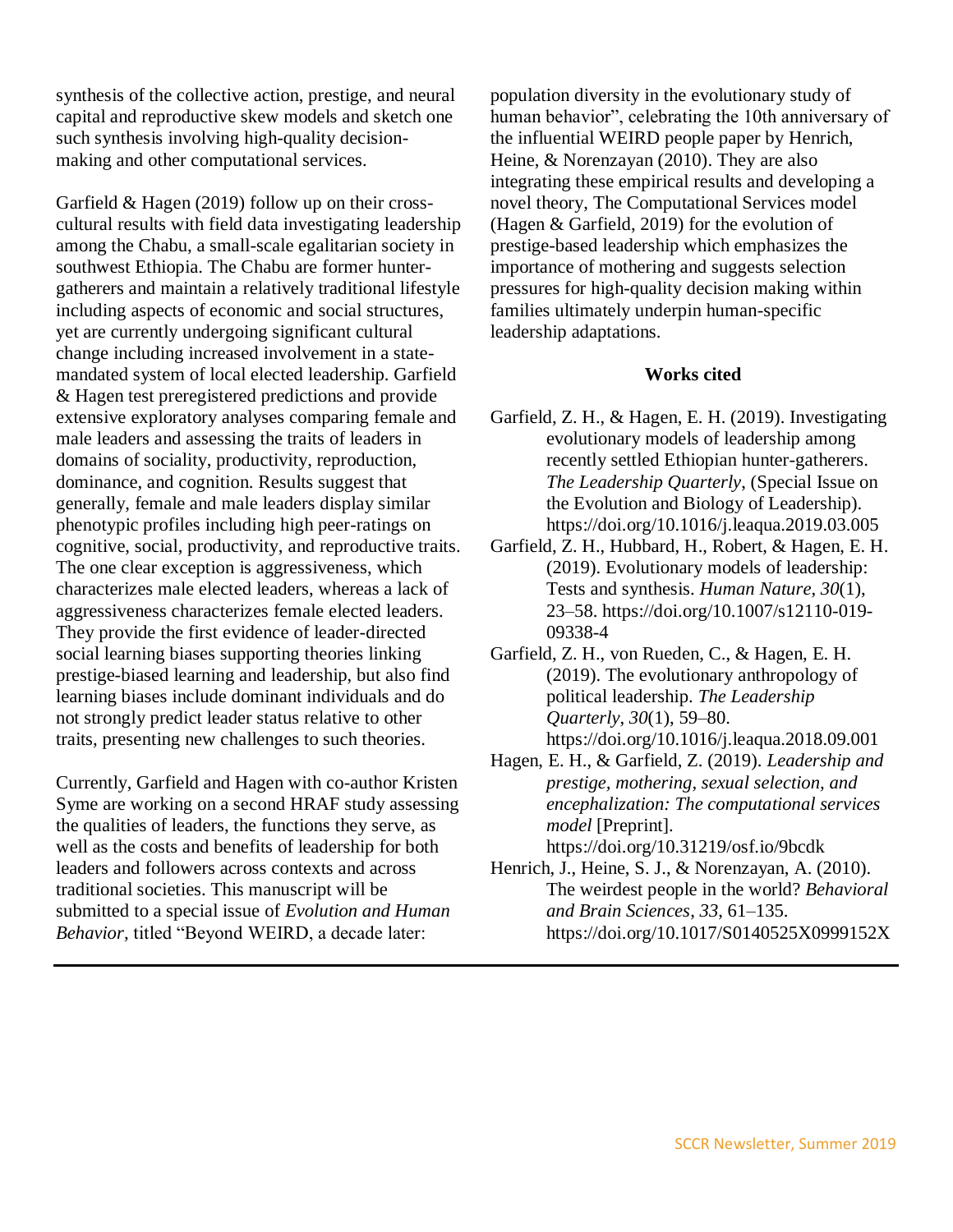# **Book Reviews**

# **New and Innovative Resources for International Psychologists: A Review of** *Visions and Resources for International Psychology: 75 Years of the International Council of Psychologists* **(edited by Takooshian, Gielen, Denmark, and O'Roark),**

#### By Judith L. Gibbons

Department of Psychology, Saint Louis University, Saint Louis, MO USA; [judith.gibbons@slu.edu](mailto:judith.gibbons@slu.edu)

"The world does NOT need ONE more leadership model. Nevertheless, global *well-being* may need hundreds more" (O'Roark, 2018, p. 24). This quote from a keynote address by Ann Marie O'Roark at the Yokahama convention of the International Council of Psychologists implies that the roots of well-being and the leadership necessary to achieve well-being need to be grounded in local traditions and culture. Chok Hiew, another presenter at the same conference put that wisdom into practice by describing QiGong training, based on ancient Chinese self-regulation and aimed at enhancing physical and psychological wellbeing (Hiew, 2018).

A recently published book, *Visions and resources for international psychology: 75 years of the International Council of Psychologists*, edited by Harold Takooshian, Uwe Gielen, Florence Denmark, and Ann O'Roark, is unique and valuable in gathering wisdom from psychologists such as Drs. O'Roark and Hiew from all parts of the world. The book both celebrates the 75th anniversary of the International Council of Psychologists (ICP) with appropriate attention to its history and recent congresses, and provides an up-to-date guide to resources for engaging in international psychology as well as visions of the field from prominent international psychologists. Accordingly, it is divided into three sections: (1) ICP-specific chapters, (2) resources for practicing international psychology, and (3) visions of international psychology by 30 global leaders. The book builds on previous comprehensive perspectives and resources for global psychology, especially the now classic book by Stevens and Gielen (2007) and the CD-ROM edited by Stevens and Wedding (2005).

I found several chapters particularly valuable. Within the resources section, Bullock and Ober provide a useful list of international psychology organizations, both umbrella, such as ICP itself, and regional, the oldest of which is the Interamerican Society of Psychology (SIP) founded in 1951. Within the section on visions, Uwe Gielen provides three concrete avenues for increasing internationalization of psychology. He suggests a focus on the internationalization of the teaching of psychology, as opposed to the widespread use of textbooks that adopt a Western perspective. He also recommends an interdisciplinary outreach, that psychologists collaborate with other professionals, including anthropologists, social workers, nutritionists, and political scientists to widen the perspective of our discipline. Finally, he suggests that we focus our attention on the major crises of today's world, such climate change, and to that I would add war and conflict, natural disasters, and inequality.

In sum, I think that this compendium is an indispensable resource for graduate students and early career scholars in international psychology as well as for seasoned scholars who would like to extend their perspectives.

References

Stevens, M. J., & Gielen, U. P. (2007). *Toward a global psychology Theory, research,*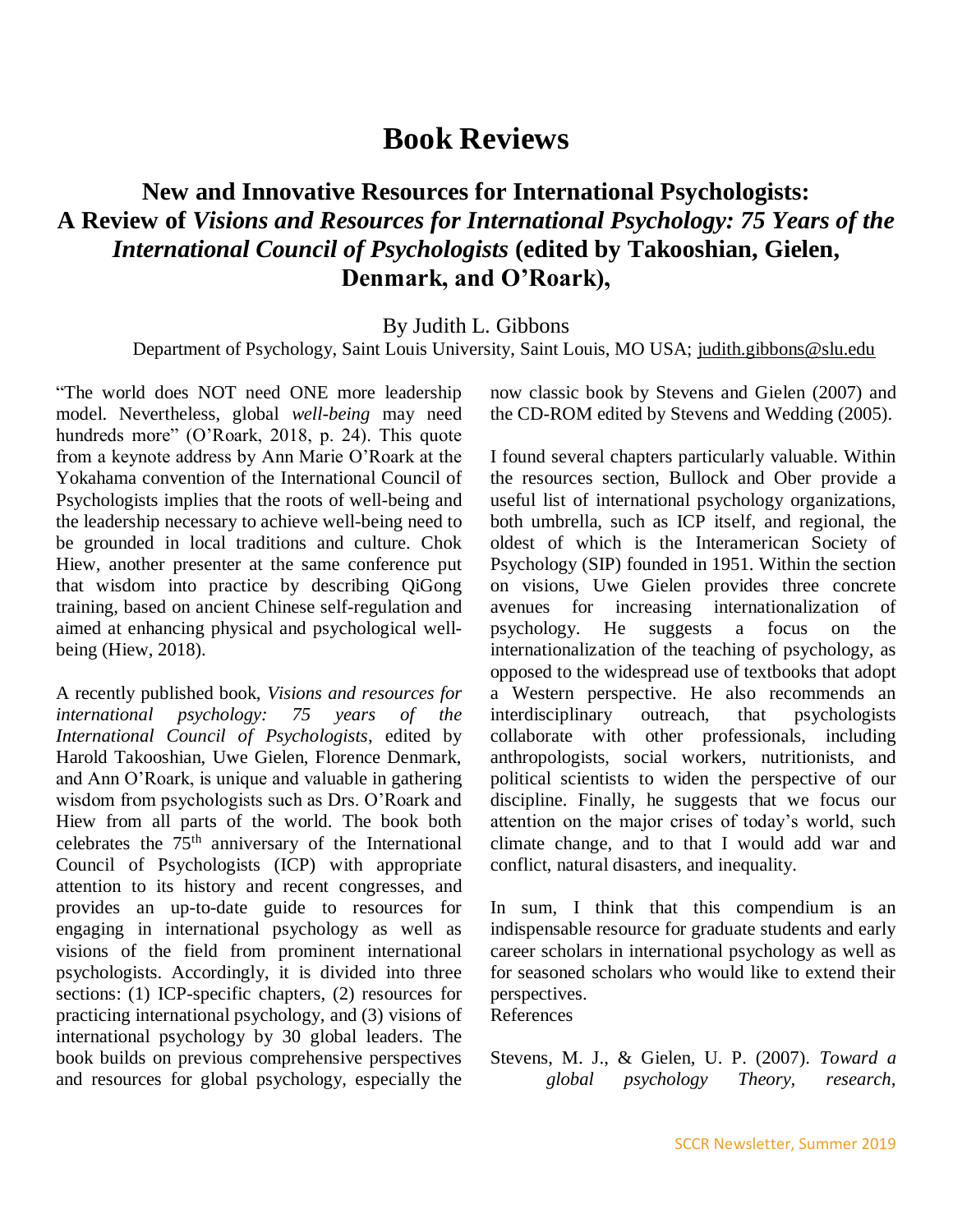*intervention, and pedagogy.* Mahwah, NJ: Lawrence Erlbaum.

- Stevens, M. J., & Wedding, D. (Eds.). (2005). *Psychology: IUPsyS global resource*. NY: Brunner-Routledge.
- Taksooshian, H., Gielen, U. P., Denmark, F. L., & O'Roark, A. M. (2018). *Visions and resources for international psychology: 75 years of the International Council of Psychologists.* NY: Global Scholarly Publications.

# **Book Announcements**

# *Parenting from Afar and the Reconfiguration of Family Across Distance*

### Edited by Maria de Guzman, Jill Brown, and Carolyn Pope Edwards



An increasing number of families around the world are now living apart from one another, subsequently causing the defining and redefining of their relationships, roles within the family unit, and how to effectively maintain a sense of familial cohesion through distance.

Edited by SCCR members Maria Rosario T. de Guzman, Jill Brown, and Carolyn Pope Edwards, *Parenting From Afar and the Reconfiguration of Family Across Distance* uniquely highlights how families--both in times of crisis and within normative cultural practices--organize and configure themselves and their parenting through physical separation. In this volume, readers are given a unique look into the lives of families around the world that are affected by separation due to a wide range of circumstances including economic migration, fosterage, divorce, military deployment, education, and orphanhood. Contributing authors from the fields of psychology, anthropology, sociology, education, and geography all delve deep into the daily realities of these families and share insight on why they live apart from one another, how families are redefined across long distances, and the impact absence has on various members within the unit.

You can find more information about the book at: [https://global.oup.com/academic/product/parenting](https://global.oup.com/academic/product/parenting-from-afar-and-the-reconfiguration-of-family-across-distance-9780190265076?cc=us&lang=en&)[from-afar-and-the-reconfiguration-of-family-across](https://global.oup.com/academic/product/parenting-from-afar-and-the-reconfiguration-of-family-across-distance-9780190265076?cc=us&lang=en&)[distance-9780190265076?cc=us&lang=en&#](https://global.oup.com/academic/product/parenting-from-afar-and-the-reconfiguration-of-family-across-distance-9780190265076?cc=us&lang=en&)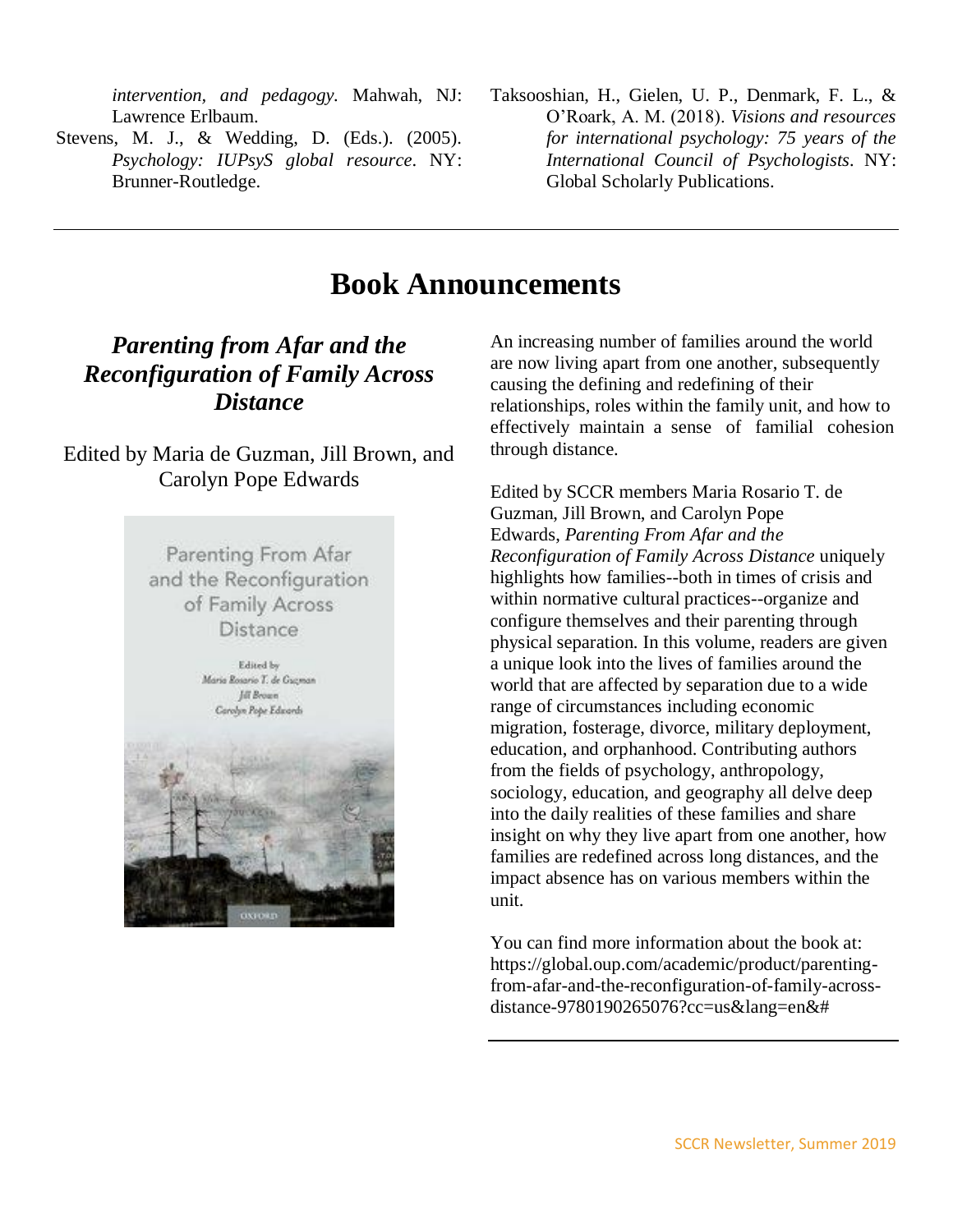# *Cross-Cultural Perspectives on the Experience and Expression of Love*

By Victor Karandashev



Victor Karandashev, SCCR member and Professor of Psychology at Aquinas College, has a forthcoming book titled *Cross-Cultural Perspectives on the Experience and Expression of Love.* The book, which is scheduled for publication this month (June), provides an ambitious and wide-ranging review on the cross-cultural study of love.

Karandashev provides a comprehensive review of the classical and most recent theories, research instruments, and cutting-edge findings in the scholarship of love. The book is interdisciplinary, exploring the topic of love and culture from biological and social science vantage points. Throughout the book, Karandashev examines the cross-cultural similarities and differences in the feeling, thoughts, and expressions of love, in the process providing a uniquely international perspective on dimensions of love and culture.

The book will surely be of interest to scholars across a range of disciplines interested in cross-cultural and biosocial research on emotion and love.

You can find more information about the book at: https://www.springer.com/us/book/9783030150198

# **Call for Chapter Contributions**

# "**Understanding the Nature of CyberBullies and CyberVictims: Prevention, Research and Theory**"

### Edited by Dr. Timothy Oblad

I would like to invite you to contribute a chapter in our first volume titled: "**Understanding the nature of cyberbullies and cybervictims: Prevention, research and theory."** If you have research you would like to include or literature reviews on prevalence, school involvement, parental involvement, current research, theoretical discussion, and/or cross-cultural approaches and contexts on the topic of cyber aggressive behaviors, I would be very interested in including your work in this book!

The deadline is November 30, 2019 with an abstract or proposed chapter due before June 30, 2019.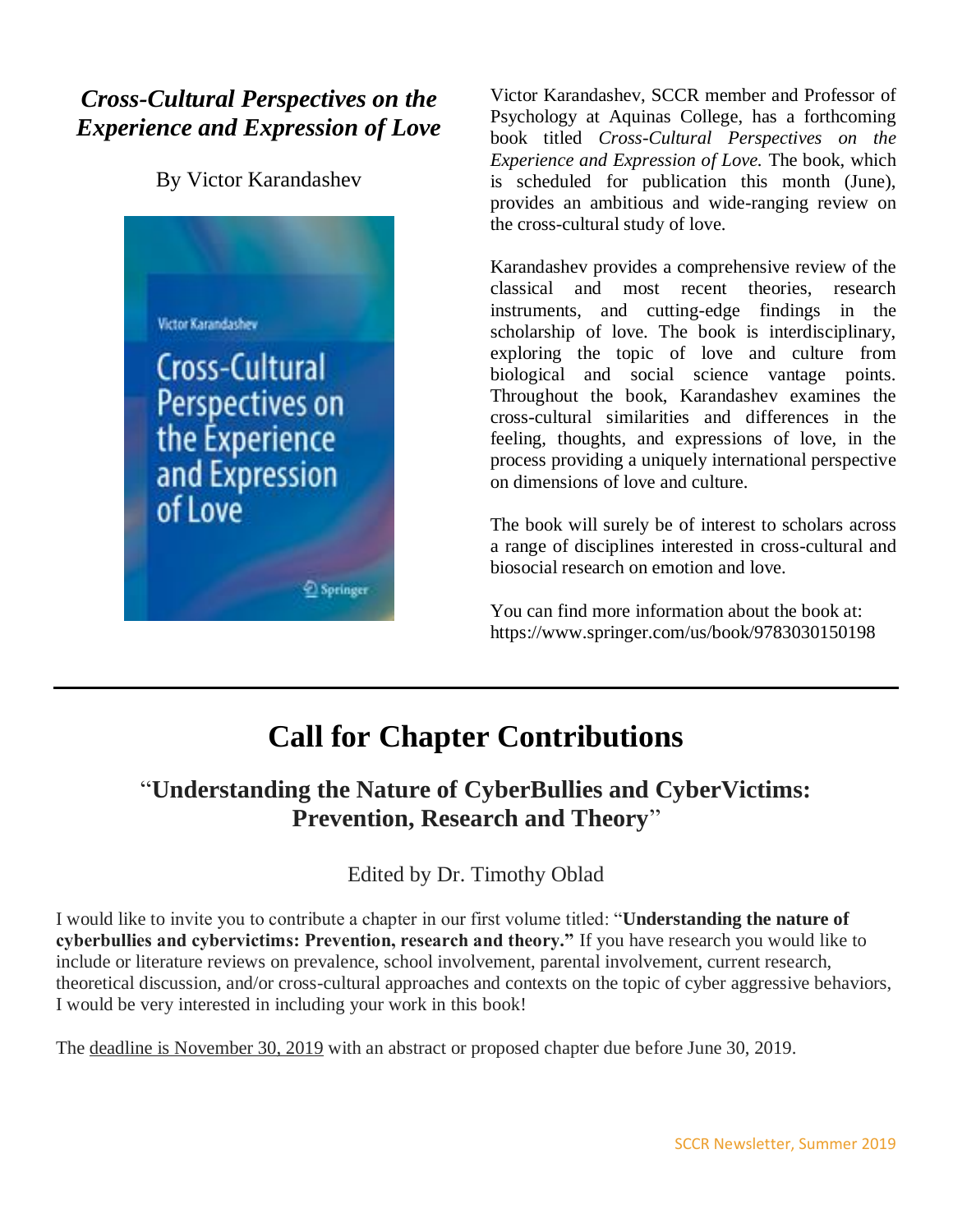You are also welcome to extend this invitation letter on our behalf to your esteemed and recommended colleague(s) active in this field of research. Please send potential works or an abstract to me at: [timothy.oblad@tamuk.edu.](mailto:timothy.oblad@tamuk.edu) You are welcome to email with questions or contact my office: 361.593.2206).

For further information regarding the abstract and chapter details please, see our **detailed notes for contributors**.

We look forward to the possibility of working together.

Sincerely yours,

Dr. Timothy Oblad Texas A&M University-Kingsville Dept of Psychology & Sociology Human Devpt & Family Studies o.361.593.2206



# **Congratulations to the following members on their new SCCR positions**



Theodore Bartholomew Purdue University

# **Secretary**



Katelyn Poelker Hope College

### **Treasurer**



Ginny Zhan Kennesaw State University

# **Student Media Representative**



Kristen Herlosky University of Nevada, Las Vegas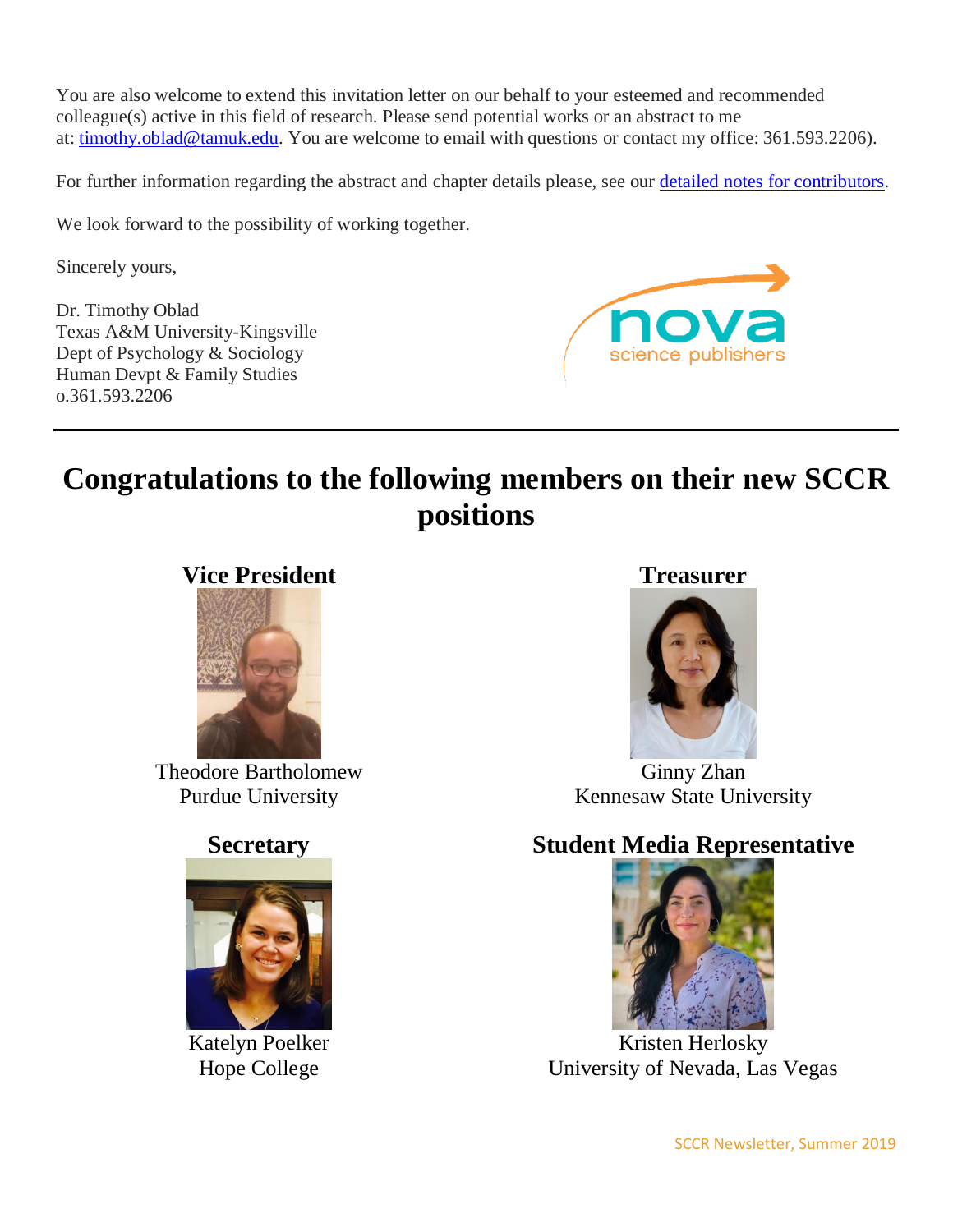# **Officers of SCCR**

### **President & Listserv Administrator**

Brien K. Ashdown Department of Psychology Hobart & William Smith Colleges ashdown@hws.edu

### **President-Elect**

Denise C. Lewis College of Family and Consumer Sciences University of Georgia Denise.lewis@uga.edu

### **Vice-President**

Theodore Bartholomew College of Education Purdue University tbartho@purdue.edu

### **Past-President**

Alyssa Crittenden Department of Anthropology University of Nevada, Las Vegas alyssa.crittenden@unlv.edu

### **Treasurer**

Ginny Zhan Department of Psychological Sciences Kennesaw State University gzhan@kennesaw.edu societyforcrossculturalresearch@yahoo.com

### **Secretary**

Katelyn Poelker Psychology Department Hope College poelker@hope.edu

### **Newsletter Editor**

Casey J. Roulette Department of Anthropology San Diego State University croulette@sdsu.edu

### **Parliamentarian and Archivist**

Herbert Barry Professor Emeritus University of Pittsburgh [barryh@pitt.edu](mailto:barryh@pitt.edu)

### **Webmaster**

Helen Elizabeth Davis Department of Anthropology University of Utah helen.davis@anthro.utah.edu

### **Area Representatives:**

Psychology Maria Rosario de Guzman College of Education and Human Sciences Child, Youth and Family Studies Mguzman2@unl.edu

Social Science Smita Mathur Department of Early Elementary & Reading James Madison University mathursx@jmu.edu

Anthropology Peter Peregrine Department of Anthropology Lawrence University peter.n.peregrine@lawrence.edu

Student Media Representative Kristen Herlosky Department of Anthropology University of Nevada, Las Vegas Herlosk4@unlv.nevada.edu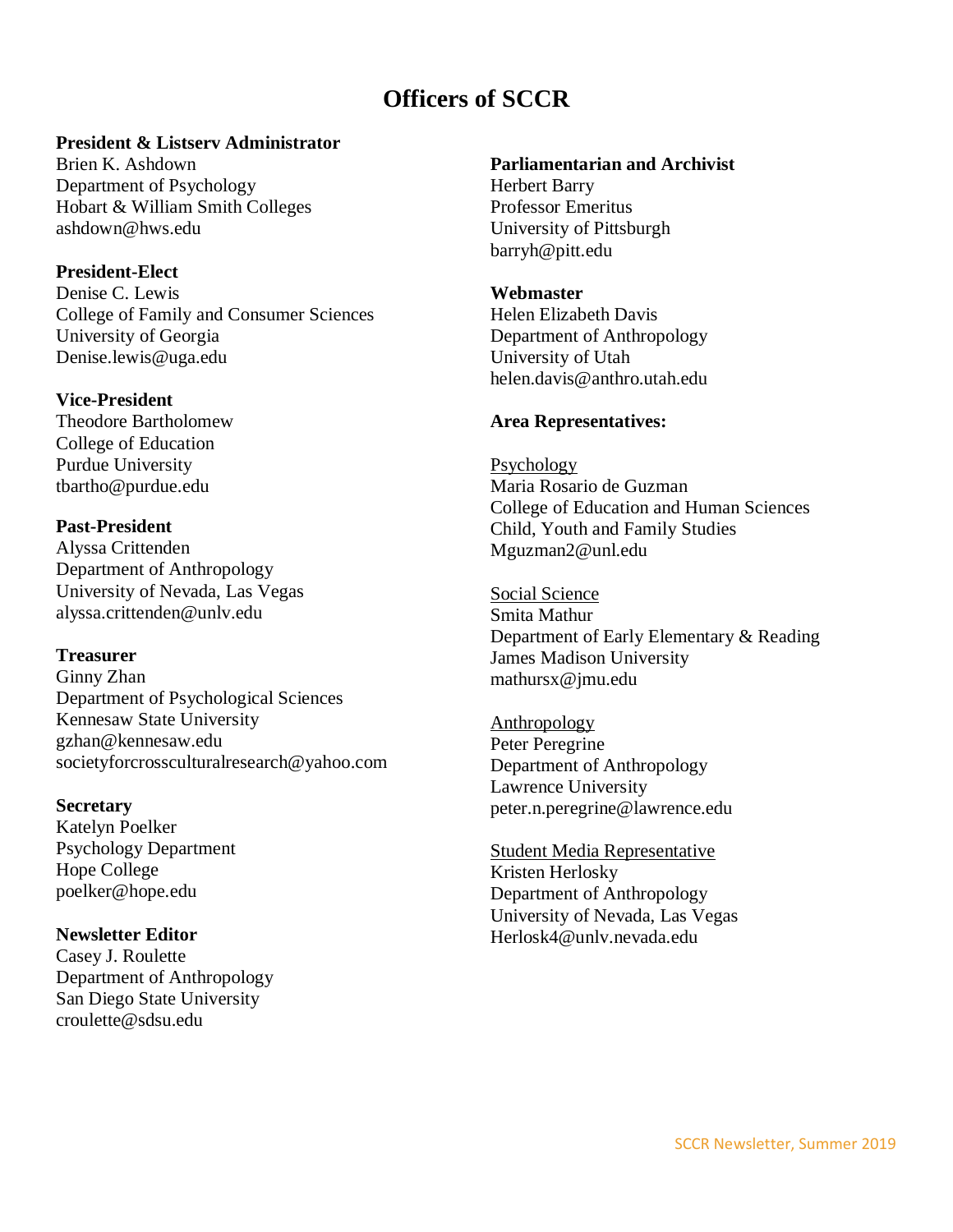# **SCCR - A Community of Scholars and Students**

SCCR is a **multidisciplinary** organization. Its members all share a common devotion to the conduct of crosscultural research. SCCR members are professionals and students from the social science fields of Psychology, Anthropology, Sociology, and related fields including Education, Family Studies, Social Work, Human Development, Psychiatry, Communications, Ethnic Studies, Business, etc. A distinguishing characteristic of the Society, compared with other academic organizations is that it is fundamentally interdisciplinary and provides members the opportunity to network with scholars from a wide variety of approaches to cross-cultural and comparative research. Since its founding in 1971, SCCR has hosted conferences that offer members and participants the opportunity to know each other better, form productive and lasting relationships, and provide genuine support for their fellow colleagues and students.

To join SCCR, submit the [online application form](http://www2.selu.edu/Academics/Faculty/psteib/sccr/membership_form.html) and pay your dues online (listed below), or print and fill out this form and mail it to the [Treasurer](http://www.sccr.org/officers.html) along with your dues payment. Membership dues are not included in conference fees, and should be sent only to the SCCR treasurer, online or by mail.

Membership in the Society for Cross-Cultural Research begins after your payment has been received, and will continue for one or two years, depending on the selection you make (see below). After becoming an SCCR member, you will begin receiving the current issues of *Cross-Cultural Research.* Back issues of the journal are available online only*.*

There are three categories of membership in SCCR. Regular, Student, and Retired members receive *[Cross-](http://www.sccr.org/research.html)[Cultural Research](http://www.sccr.org/research.html)*, the *[Newsletter](http://www.sccr.org/newsletters.html)*, 20% publisher discounts from Sage Publications and Information Age Publishing, reduced meeting registration rates, and voting privileges. Joint members share one copy of *[CCR](http://www.sccr.org/research.html)*. You may choose an alternate two-year dues payment option at a reduced rate. Current and new members: please use the following table to choose your dues amount.

|         | <b>One Year</b> |              | <b>Two Years</b> |              |
|---------|-----------------|--------------|------------------|--------------|
| Type    | <b>Single</b>   | <b>Joint</b> | <b>Single</b>    | <b>Joint</b> |
| Regular | \$65            | \$75         | \$115            | \$135        |
| Retired | \$45            | \$55         | \$80             | \$100        |
| Student | \$35            | \$45         | \$65             | \$85         |